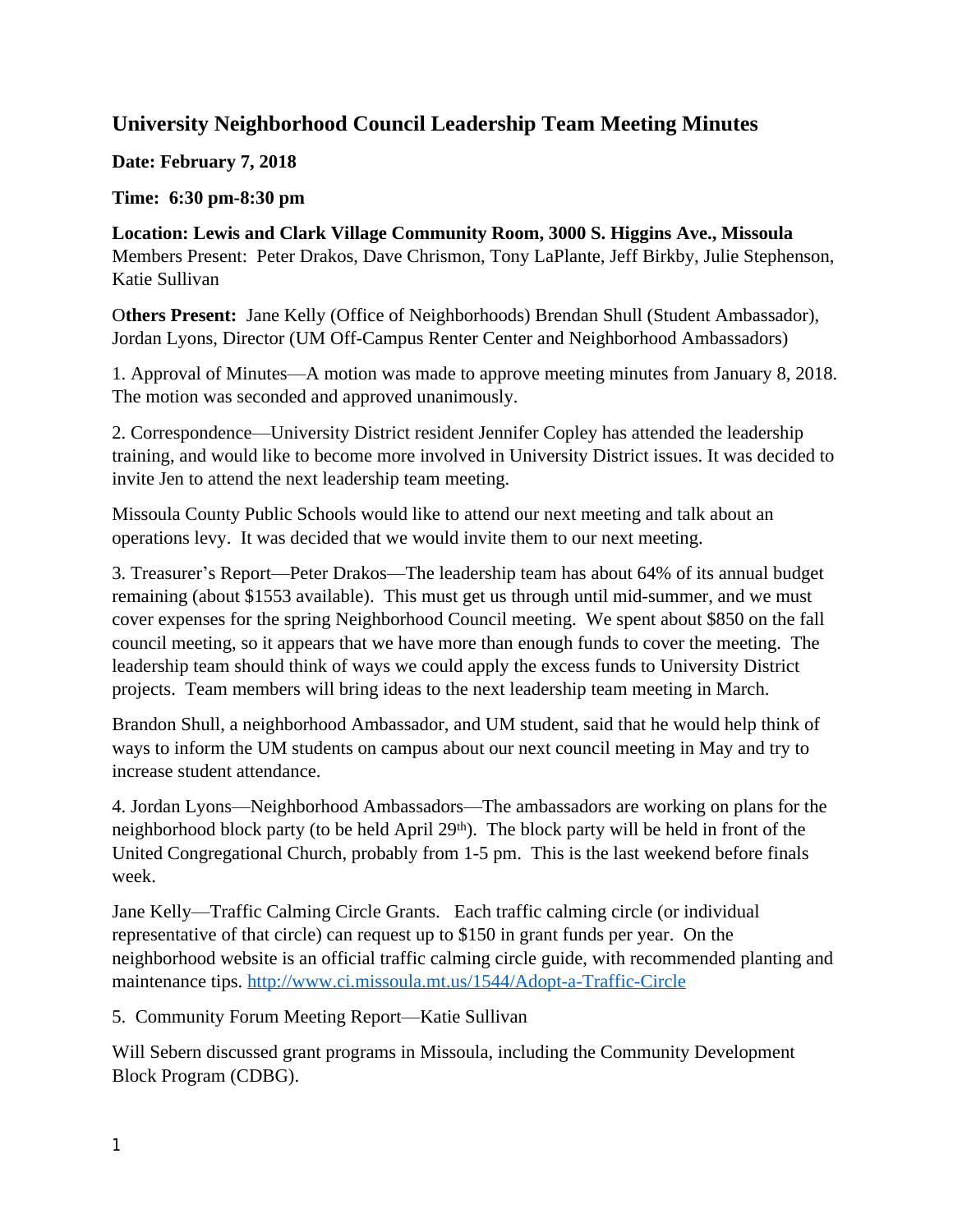A discussion was held on new sidewalk installations in Missoula. Missoula has three neighborhoods that are classified as "low-wealth communities" that are being targeted as priorities for the installation of new sidewalks. The city of Missoula will cover 60% of the cost of sidewalks, and the federal government will cover 40% of the costs. There are plans for the installation of a significant number of new sidewalks this spring and summer.

A budget increase for the neighborhood fund was approved by a committee. It now goes to the Mayor. If this gets passed, then there would be \$27,000 available for neighborhoods to apply for. Grant applications are due by October 27<sup>th</sup>. Grant limits are \$3000 each. (The Univ District leadership team should think of potential projects that we could apply for by this October grant deadline. Perhaps better signage for trailheads in and around the Univ District? There may also be some separate trail sign grants available from the city this spring.

The next Community Forum meeting is on 22 February (it's held on the 4<sup>th</sup> Thursday of every month.)

There may be a discussion at the next Community Forum about the Community Forum bylaws.

6. Jane Kelly—Office of Neighborhoods Report

Jane discussed the upcoming Neighborhood bus tour (to be held April 19<sup>th</sup>), and asked the Univ District team to come up with three "must see" attractions in the Univ District that should be on the tour. The following were ideas suggested to Jane;

\*Beckwith Traffic Calming Circle

\*House behind the UM Stadium

\*University Area homes, (And discussion of neighborhood design standards)

\*Bonner Park

\*Local garden by the Iron Griz Restaurant (by the golf course). Have chef discuss how produce is used on UM campus and in the restaurant.

\*Garden City Harvest rental plots behind track field.

\*UM Flat (Green Building discussion)

\*The role of the Neighborhood Ambassadors in the Univ District

MCAT is conducting a Needs Assessment of the community. They will hold four focus groups on April 3 and April 4. Topics will be Education, Community Service, the Arts, and Business. This Needs Assessment is part of MCAT's work to renew its franchise with the City of Missoula (will be a ten-year contract if renewed.)

7. Bylaws--Julie asked the leadership team to review the Univ District Bylaws. The team voted to table the review at this current meeting to allow more time for review. All team members should review the bylaws and think of possible changes.